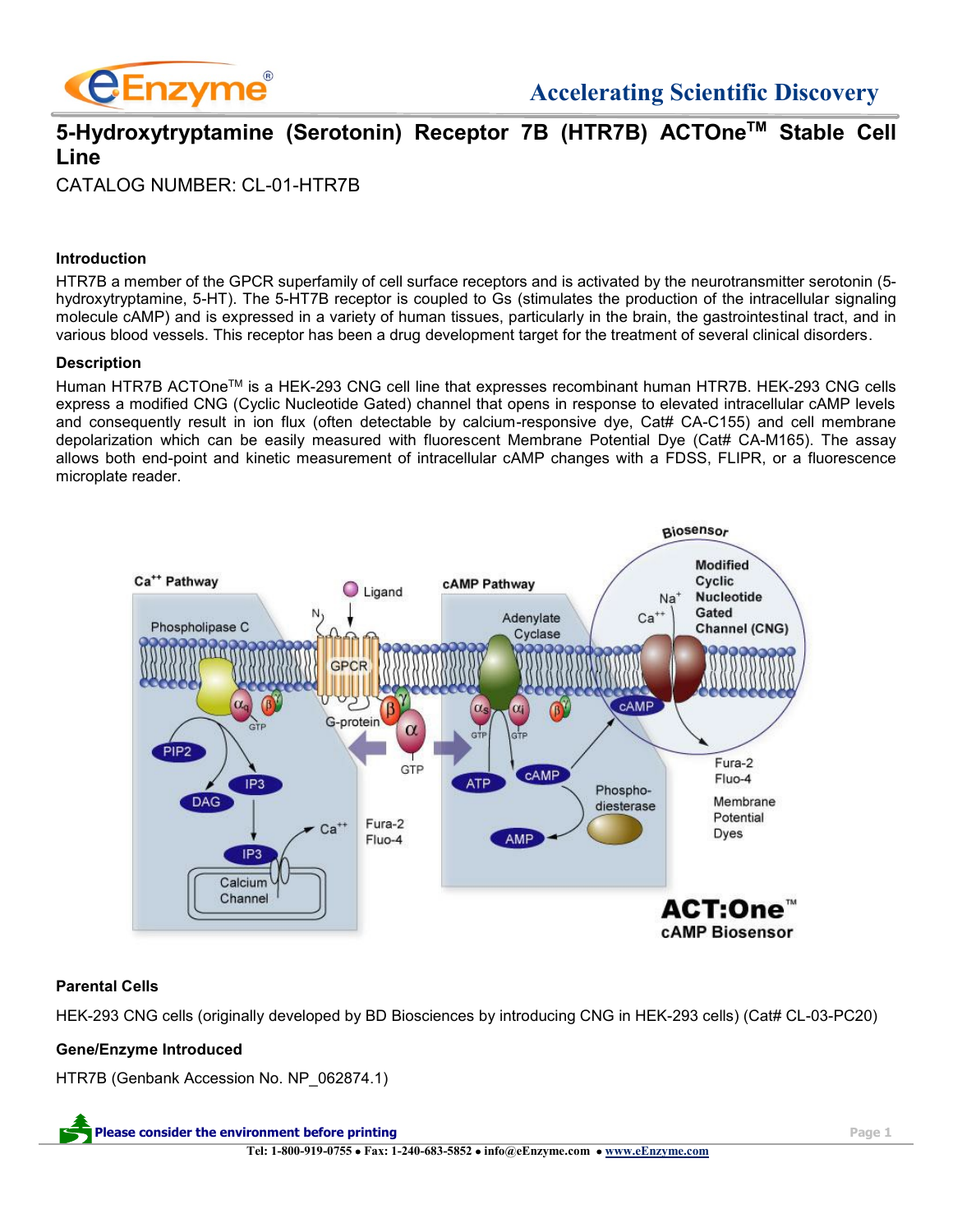

# **Accelerating Scientific Discovery**

# **Applications**

- cAMP dependent human HTR7B receptor cell based assay
- cell based high-throughput screening of human HTR7B receptor agonists/antagonists

## **Functional Test**

- this cell line has been tested positive for HTR7B receptor specific response
- surviving rate: More than 2.5 million/vial on the second day after thawing
- the receptor specific activity is stable for 10 weeks continuous passage

#### **Mycoplasma Contamination Test**

This lot of cells has been tested and found to be free of mycoplasma contamination.

#### **Content**

• Stable HTR7B receptor cells: 1 mL (1 x 10<sup>6</sup> cells/mL in 70% DMEM, 20% FBS, 10% DMSO)

# **Growth Properties**

Adherent

# **Cell Culture Medium**

- Growth medium: DMEM-10% FBS supplemented with 250 µg/ml G418, 1 µg/ml Puromycin
- Freezing medium: 10% DMSO, 90% complete cell culture medium

#### **Subculturing Procedure**

- 1. Thaw the frozen cryovial of cells within 1-2 min by gentle agitation in a 37<sup>o</sup>C water bath. Decontaminate the cryovial by wiping the surface of the vial with 70% ethanol and transfer into a 75 cm<sup>2</sup> flask with 20 ml of complete DMEM growth medium.
- 2. Remove and discard culture medium next day, and then add fresh DMEM complete medium.
- 3. Monitor cell density daily. Cells should be passaged (1:3) when the culture reaches 90% confluence. Expected cell yield is between 1.5 x 10<sup>5</sup> and 2x 10<sup>5</sup> viable cells/cm<sup>2</sup>.
- 4. Add 2.0 to 3.0 mL of 0.25% (w/v) trypsin-0.53 mM EDTA solution to the flask and observe cells under an inverted microscope until the cell layer is dispersed (usually within 15 to 20 minutes). **Note:** To avoid clumping do not agitate the cells by hitting or shaking the flask while waiting for the cells to detach. Place at 37°C to facilitate dispersal.
- 5. Transfer cell suspension to a 15mL centrifuge tube and spin at approximately 250 x *g* for 5 to 10 minutes.
- 6. Discard supernatant and resuspend cells in fresh growth medium. Add appropriate aliquots of the cell suspension to new culture vessels. An inoculum of 4 to 6 x 10<sup>4</sup> viable cells/cm<sup>2</sup> is recommended.
- 7. Incubate cultures at 37°C (5% CO2).

#### **Storage**

Remove the frozen cells from the dry ice packaging and immediately place the cells at a temperature below -130°C, preferably in liquid nitrogen vapor, until ready for use.